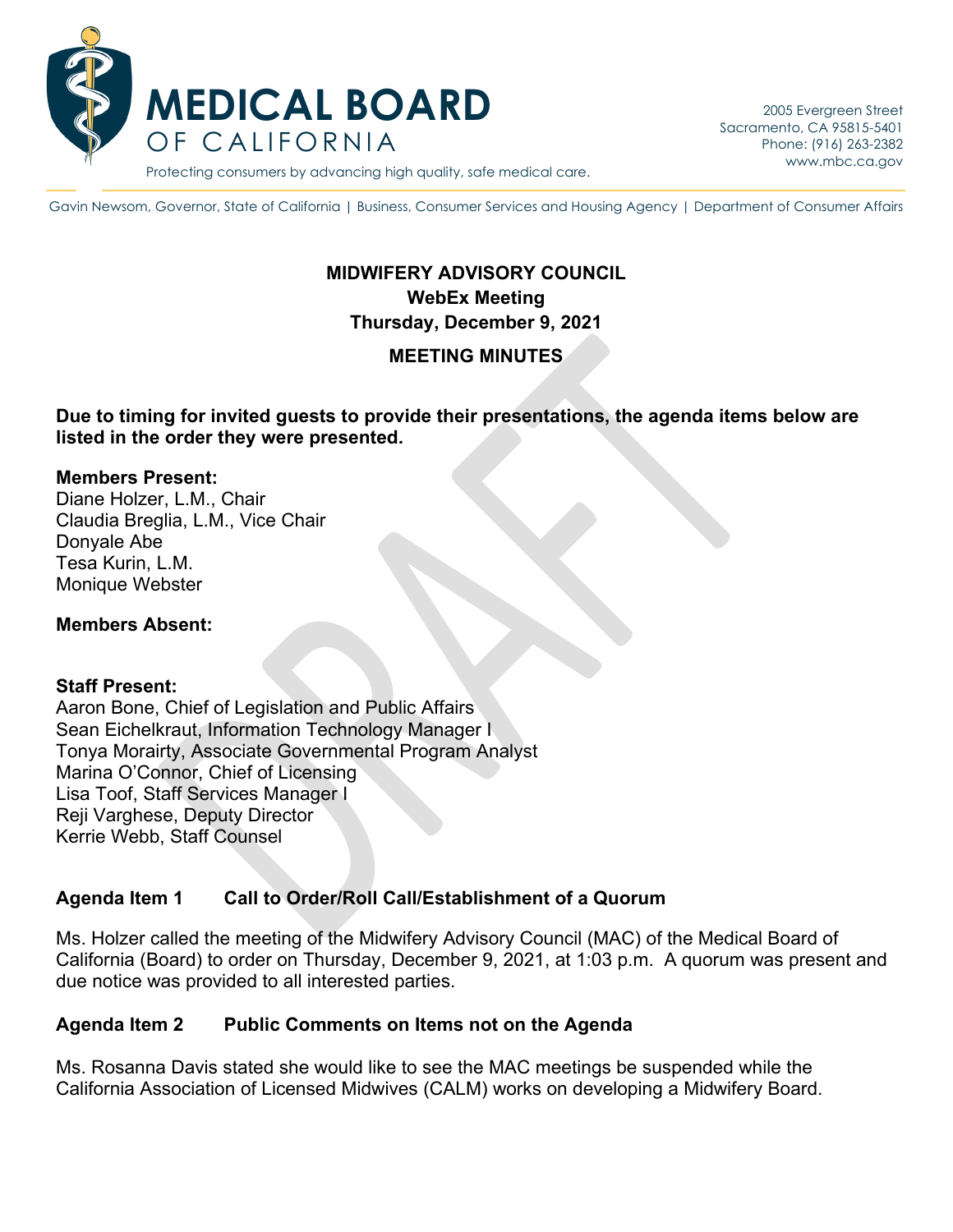#### **Agenda Item 3 Approval of Minutes from the August 12, 2021 Midwifery Advisory Council Meeting**

Ms. Holzer asked if anyone in attendance had corrections to the August 12, 2021, meeting minutes.

No corrections were requested.

### *Ms. Abe made a motion to approve the August 12, 2021 meeting minutes; s/Ms. Breglia. Motion carried. 4-0, Ms. Webster abstained.*

## **Agenda Item 4 Report from the Midwifery Advisory Chair**

Ms. Holzer introduced and welcomed Ms. Webster as the newest member of the MAC. Ms. Holzer indicated this will be the second time Ms. Webster will serve as a MAC member.

Ms. Holzer thanked Dr. Adams for her time on the MAC and stated she was grateful for Dr. Adams' service as a MAC member.

Ms. Holzer stated her second and final term with the MAC will end in June 2022. Ms. Holzer indicated Ms. Abe will also term out of her first term on the MAC in June 2022.

Ms. Holzer stated there were many things the MAC has accomplished while she was a member, such as regulatory changes on the LMAR being approved, sending out a letter to the Birth Certificate and Social Security offices, and holding an interested parties meeting regarding regulations.

Ms. Holzer thanked the MAC.

# **Agenda Item 5 Establishing Goals for the Midwifery Advisory Council**

Ms. Abe stated she would like to add working on the Medical Board (MBC) website listing of midwifery schools. Ms. Abe stated she would like to see more information on how midwifery schools can become approved to be listed on the MBC website.

Ms. Breglia stated she would like to work with Ms. Abe on this goal.

### **Agenda Item 6 Report from the Task Force and Possible Action on Medi-Cal Related Issues**

Ms. Kurin stated her birth center is involved in and working on an initiative regarding Medicaid. There will be a stakeholders' meeting to collaborate and create goals with a nationwide group every three months.

Ms. Holzer questioned if the MAC could be of help.

Ms. Kurin stated the process is just getting started. The meeting will focus on the credential process.

- Ms. Rosanna Davis stated CALM is also participating in the initiative.
- Ms. Kurin stated she will continue to update the MAC regarding this topic.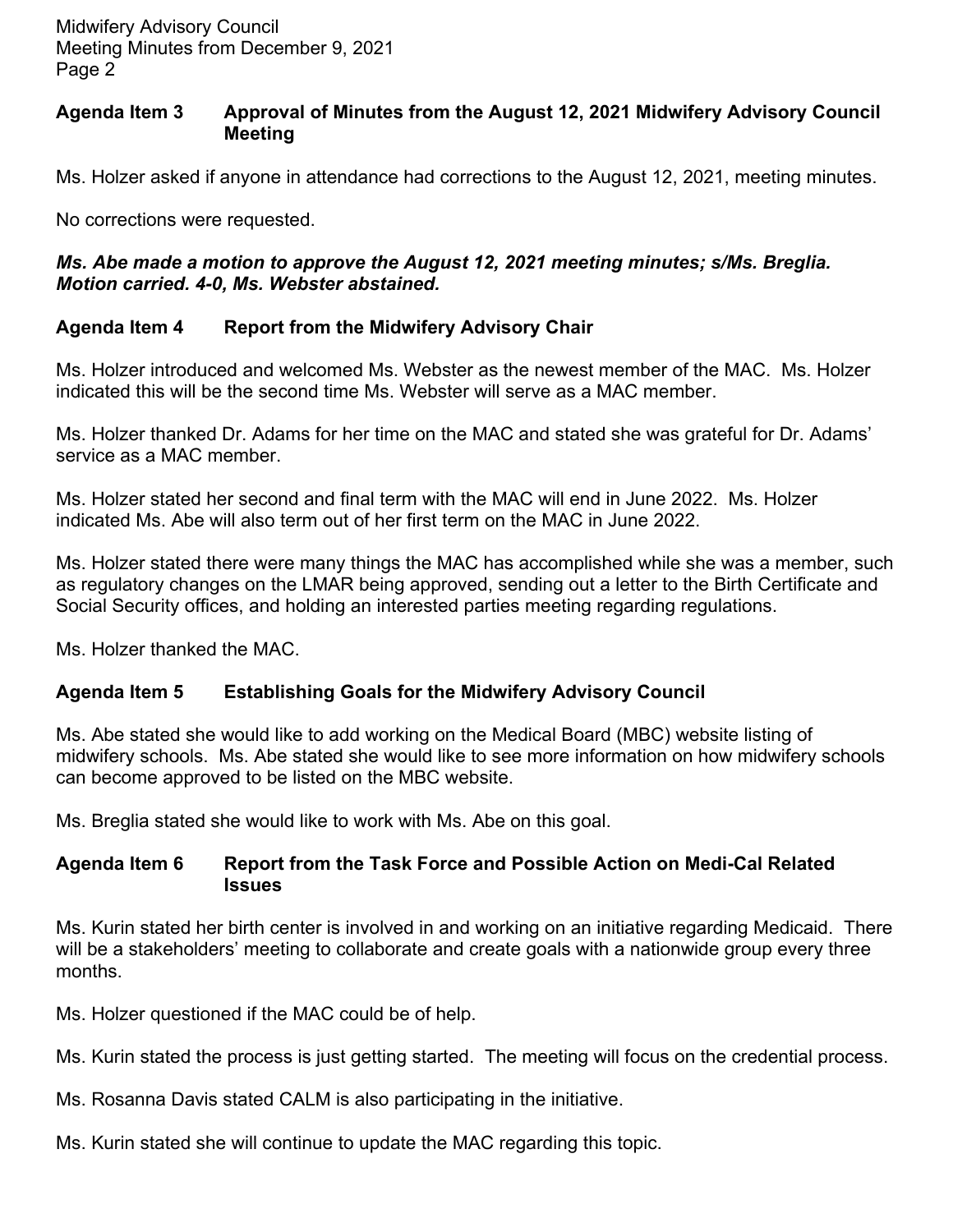### **Agenda Item 7 Update on Proposed Regulatory Language for the Licensed Midwife Annual Report**

Ms. O'Connor stated the regulation packet is in the final stages at MBC. Once it is complete it will move on to Department of Consumer Affairs (DCA) for approval.

Ms. Abe questioned if the draft is on the MBC website.

Ms. O'Connor stated it will be posted after DCA approval.

## **Agenda Item 8 Update on Midwifery Related Legislation and Sunset Review Process**

Mr. Bone reported that Senate Bill (SB) 806, the Board's sunset bill, was signed into law. Mr. Bone stated SB 806 does allow an end to paper license and renewals and includes an increase in midwifery fees. Mr. Bone also stated all licensed midwives must have an email listed with MBC by July 1, 2022.

Mr. Bone indicated SB 806 also indicated quality of care complaints must be reviewed by individuals trained in midwifery.

Mr. Bone noted MBC has re-affirmed its agreement for the development of a Midwifery Board.

## **Agenda Item 9 Program Update**

Ms. Morairty referred Council members to the Licensing Statistics, stating that in the 1st quarter of the fiscal year (FY) 2021/2022, the Board received five new applications, issued 11 new licenses, and renewed 42 licenses.

Ms. Morairty reported on the Transfer of Planned Out-of-Hospital Delivery forms for the 1st quarter of FY 2021/2022, indicating that the Board received 51 Transfer of Planned Out-of-Hospital Delivery to Hospital Reporting forms for licensed midwives.

Ms. Morairty reported the enforcement statistics for licensed midwives, stating that in the 1st quarter of FY 2021/2022, the Board received two complaints and referred two for investigation.

The Board received one complaint in the 1st quarter of FY 2021/2022 for unlicensed midwives and there were none referred for investigation.

## **Agenda Item 10 Discussion on Licensed Midwife Annual Report Compliance**

Ms. Holzer mentioned the number of midwives that have not completed the LMAR. Ms. Holzer asked if the MAC had any ideas on how to increase timely participation in the LMAR.

Ms. Breglia stated how important the LMAR is and how it is beneficial to the advancement of midwifery in California.

Ms. Webb stated that MBC does send out reminder letters to all licensed midwives each year. Ms. Webb also mentioned that MBC places a hold on licensure renewal if a midwife has not completed the LMAR yearly.

Ms. Holzer stated the MAC will add this topic to the next MAC meeting so more discussion and action can take place.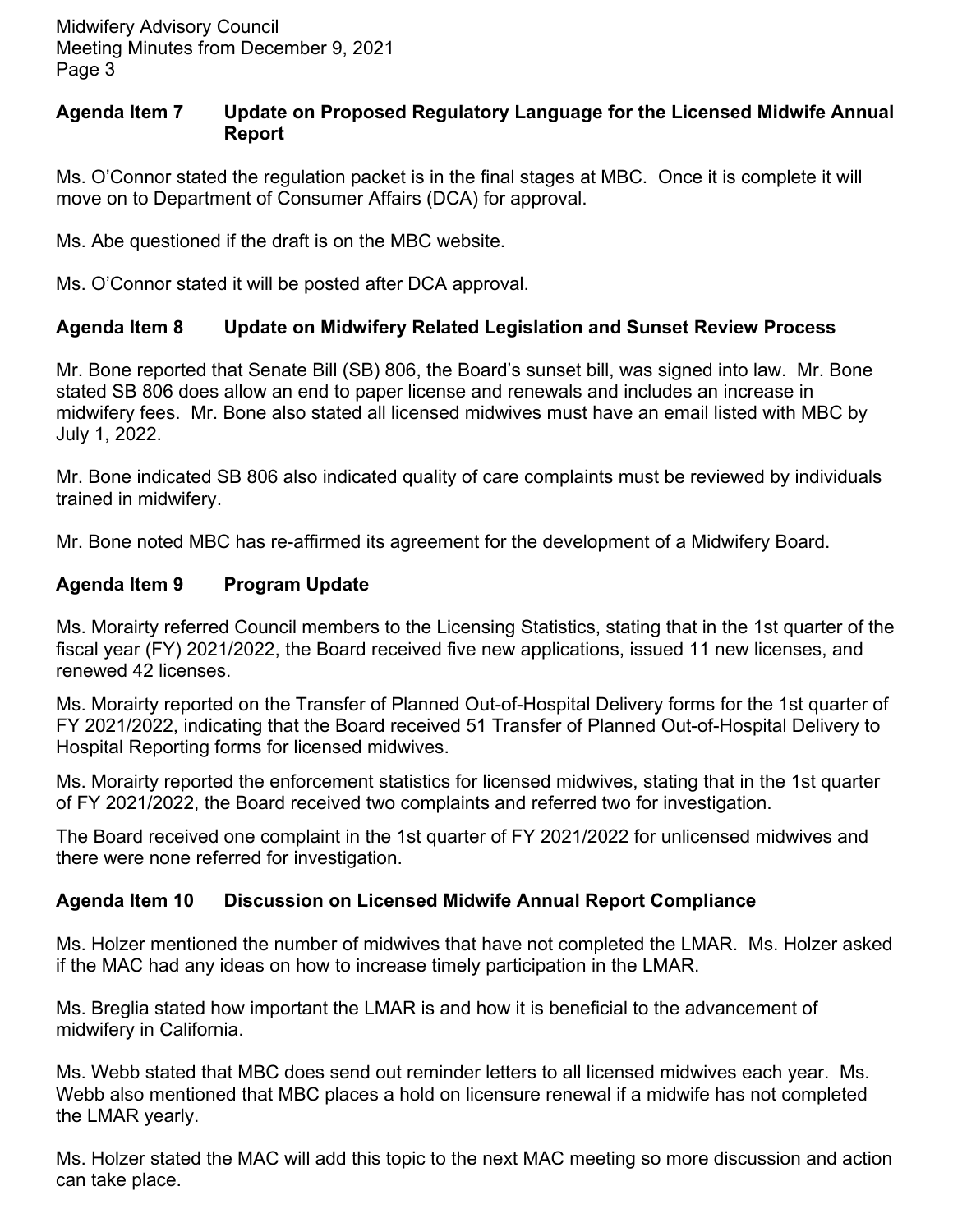Midwifery Advisory Council Meeting Minutes from December 9, 2021 Page 4

Ms. Breglia asked if the MAC could add language to the reminder letter sent out by MBC to help encourage midwives to complete the LMAR on a timely basis.

Ms. Kurin asked if she recalled correctly that a prior MAC member was working on a worksheet to help complete the LMAR each year.

Mr. Eichelkraut stated that in previous years the LMAR was completed in paper format. Mr. Eichelkraut stated the newer version is computerized and all entries must be made electronically.

Ms. Lowe stated that the LMAR was recently revised for easier completion. Ms. Lowe stated there were several meetings regarding the LMAR system update prior to the updates being made and the system created was based on feedback that was received by MBC regarding what specific data elements should be included and the current laws. Ms. Lowe stated MBC revitalized and revamped the LMAR to be more user friendly.

Ms. Lowe indicated there was discussion in the past by MAC members on creating a worksheet that would be helpful for midwives to enter the LMAR information each year. Ms. Lowe stated that a prior MAC member was going to take on this task. However, at this time a worksheet has not yet been completed by the MAC.

Ms. Lowe stated that the newer LMAR system has been in place for a few years now and MBC has received very little calls by midwives indicating they are having issues with entering data.

Ms. Breglia stated she is happy with the advancements that have been made to the LMAR system and the improvements she has seen in recent years. Ms. Breglia stated once you are familiar with the new system it is much easier to complete than it had been in the past. Ms. Breglia did indicate she thought it would be helpful for a worksheet to be created.

Ms. Kurin stated she would like to work on preparing a worksheet for midwives to use while collecting data to help with completing the LMAR each year.

Ms. O'Connor stated it may be helpful for MBC to develop a walkthrough to help midwives enter the LMAR data.

Ms. Breglia stated she will bring suggested language to add to the MBC LMAR reminder letter to the next MAC meeting.

Ms. Rosanna Davis made a public comment and thanked MBC for their work on the LMAR revision and stated that she agreed a worksheet, new language on the MBC reminder letter and a tutorial on how to complete the LMAR would be a good idea.

## **Agenda Item 11 Discussion on Training for MAC Members**

Ms. Abe stated she believes the limits on training for MAC members was clarified at one of the prior MAC meetings. Ms. Abe stated a member of the public contacted her and stated mentoring for incoming MAC members would be nice.

Ms. Holzer stated Ms. Webb has done a presentation at a prior MAC meeting on the Bagley Keene open meeting act.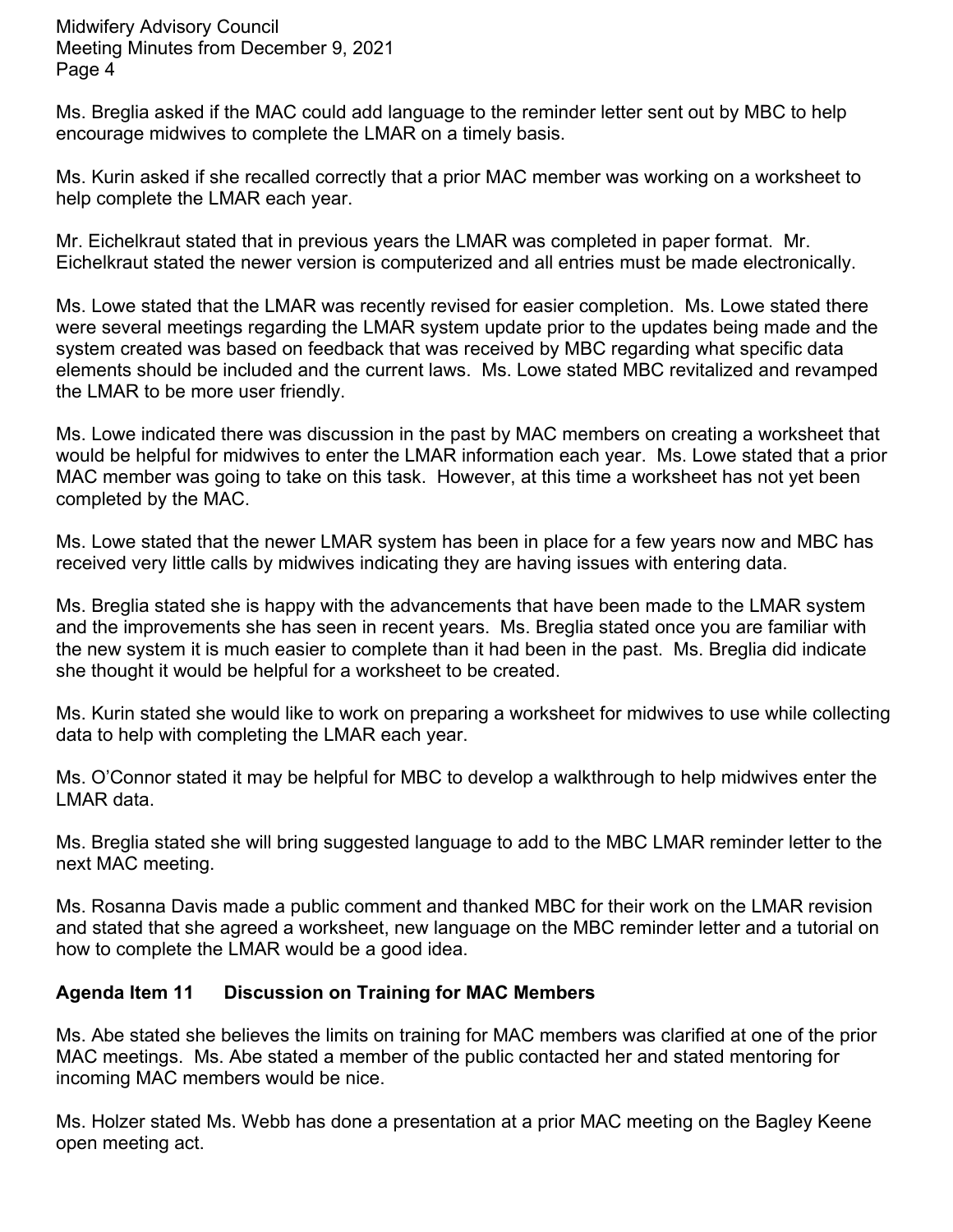Midwifery Advisory Council Meeting Minutes from December 9, 2021 Page 5

Ms. Abe indicated she did receive some training when she first became a MAC member, however she would like more in depth training on MAC items when incoming.

Ms. Holzer asked that all new incoming MAC members be sent the presentation made by Ms. Webb.

Ms. Abe stated she believes the training questions she had have been resolved.

### **Agenda Item 12 Presentation by California Department of Public Health regarding Newborn Screening Requirements and Compliance**

A presentation was given by Mr. Domingo and Ms. Bishop from the California Department of Public Health (CDPH) regarding newborn screening requirements.

Mr. Domingo stated the importance of completing newborn screening.

Ms. Bishop stated the program looks forward to developing a relationship with midwives.

Ms. Bishop went over several items regarding newborn screening, including the state regulations and policies, the history of the program, conditions that are screened and testing forms.

Ms. Bishop indicated the importance of newborn screening and stated that all midwives should comply with the newborn screening requirements. Ms. Bishop stated newborn screening is in place to give every child the best start in life.

## **Agenda Item 13 Discussion and Possible Action on 2022 Midwifery Advisory Council Meeting Dates**

After discussion by the MAC, the proposed dates for the 2022 MAC meetings will be March 3, 2022, August 11, 2022, and December 8, 2022.

### *Ms. Holzer made a motion to approve the 2022 MAC meeting dates; s/Ms. Webster. Motion carried. 5-0*

# **Agenda Item 14 Future Agenda Items**

Ms. Holzer recommended the following agenda items for the next board meeting:

- Establishing goals for the MAC;
- Update on midwifery related legislation and sunset review;
- Report from the MAC Chair;
- Update on the Midwifery Program;
- Update on proposed regulatory language for the Licensed Midwife Annual Report (LMAR);
- Discussion and possible action on suspension of further MAC meetings;
- Approval of minutes from the December 9, 2021 MAC meeting;
- Selection of three new MAC members, one licensed midwife, one public member and one licensed physician;
- Discussion and possible action on LMAR reminder letter and worksheet;
- Discussion and possible action on midwifery schools and information on the Board's website;
- Report from the Task Force and possible action regarding Medi-Cal related issues.